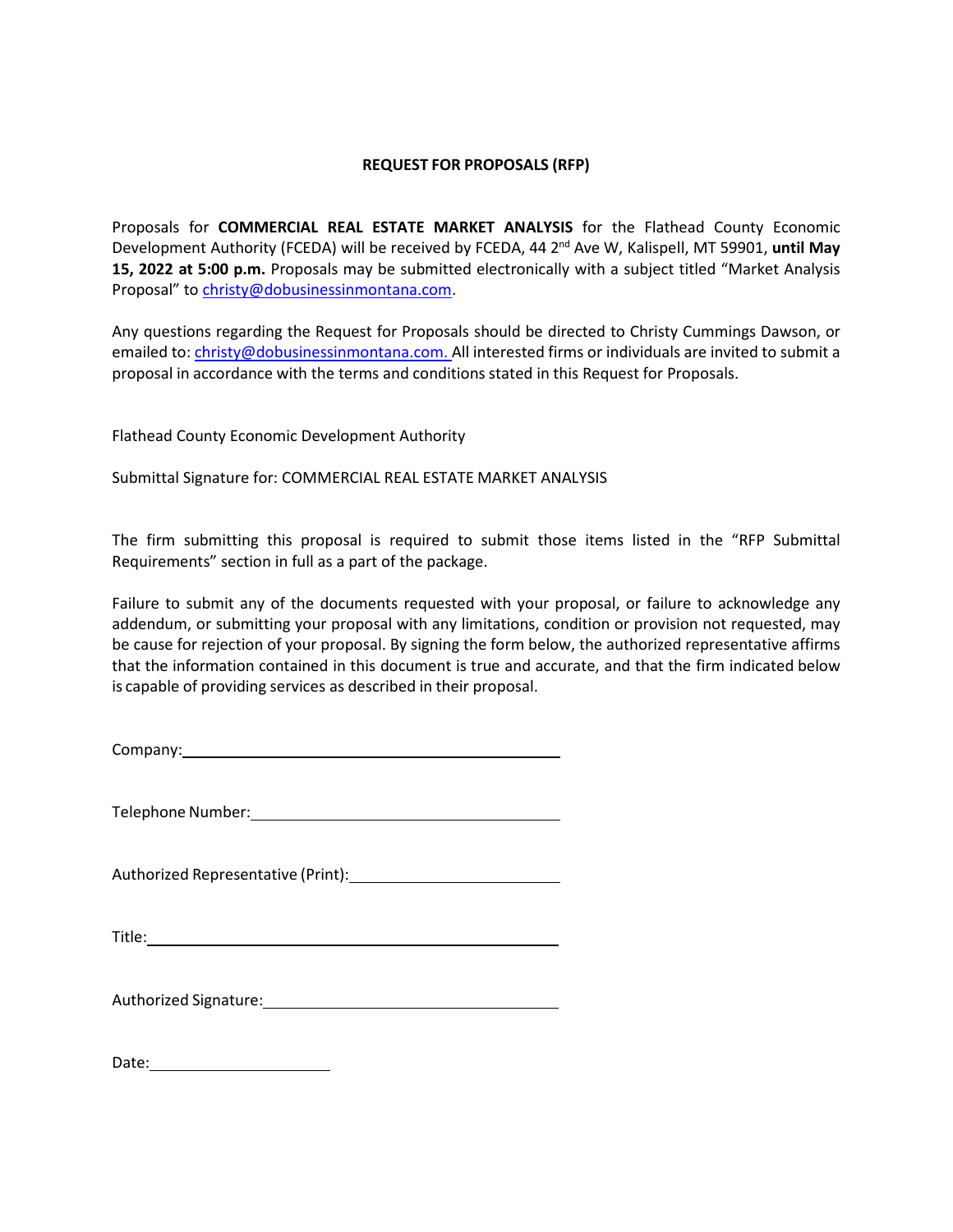# **GENERAL SPECIFICATIONS FOR COMMERCIAL REAL ESTATE MARKET ANALYSIS**

## **I.INTRODUCTION**.

Flathead County Economic Development Authority (FCEDA) is seeking proposals from real estate brokers or firms to conduct a commercial real estate market analysis. The purpose of the analysis is to assist FCEDA in determining the best future use of a portion of the Gateway Community Center, which is owned by FCEDA. The property is located at 1203 US Hwy 2, Kalispell, Montana.

FCEDA is a port authority established by Flathead County, Montana pursuant to Title 7, Chapter 14, Part 11, Montana Code Annotated ("MCA"). The powers of FCEDA are vested in the board of directors of FCEDA (the "Board"). As set forth in Section 7-14-1104, MCA, the statutory purposes of a port authority are to:

- Promote, stimulate, develop, and advance the general welfare, commerce, economic development, and prosperity of its jurisdiction and of the State of Montana (the "State") and its citizens.
- Endeavor to increase the volume of commerce within the jurisdiction of the port authority and the State through planning, advertising, acquisition, establishment, development, construction, improvement, maintenance, equipment, operation, regulation, and protection of transportation, storage, or other facilities that promote the safe, efficient, and economical handling of commerce.
- Cooperate and act in conjunction with other organizations, public or private, in the development of commerce, industry, manufacturing, services, natural resources, agriculture, livestock, recreation, tourism, health care, and other economic activity in the State.
- Support the creation, expansion, modernization, retention, and relocation of new and existing businesses and industry in the State and otherwise stimulate, assist in, and support the growth of all kinds of economic activity that will tend to promote commerce and business development, maintain the economic stability and prosperity of its jurisdiction and of the State, and thus provide maximum opportunities for employment and improvement in the standard of living of citizens of the State.

Flathead County Commissioners appoint representatives to the Board to carry out these statutory purposes of the port authority.

## **II. PROJECT BACKGROUND AND DESCRIPTION.**

FCEDA owns approximately 60,000 square feet (35.6%) of the building known as the Gateway Community Center (formerly referenced as the "Gateway West Mall"). For the past two decades, FCEDA's portion of the facility has been occupied and used as a call center. FCEDA's current tenant has elected not to renew the lease, and the entire 60,000 square feet of FCEDA's space will be available.

The Gateway Community Center is managed by Westside CCC, Inc. (a subsidiary of the United Way), who purchased the remainder of the facility in 2015. In 2020, Westside CCC, Inc. converted their portion of the facility into condominiums, and sold 16.1% of the entire facility to the Flathead Food Bank. The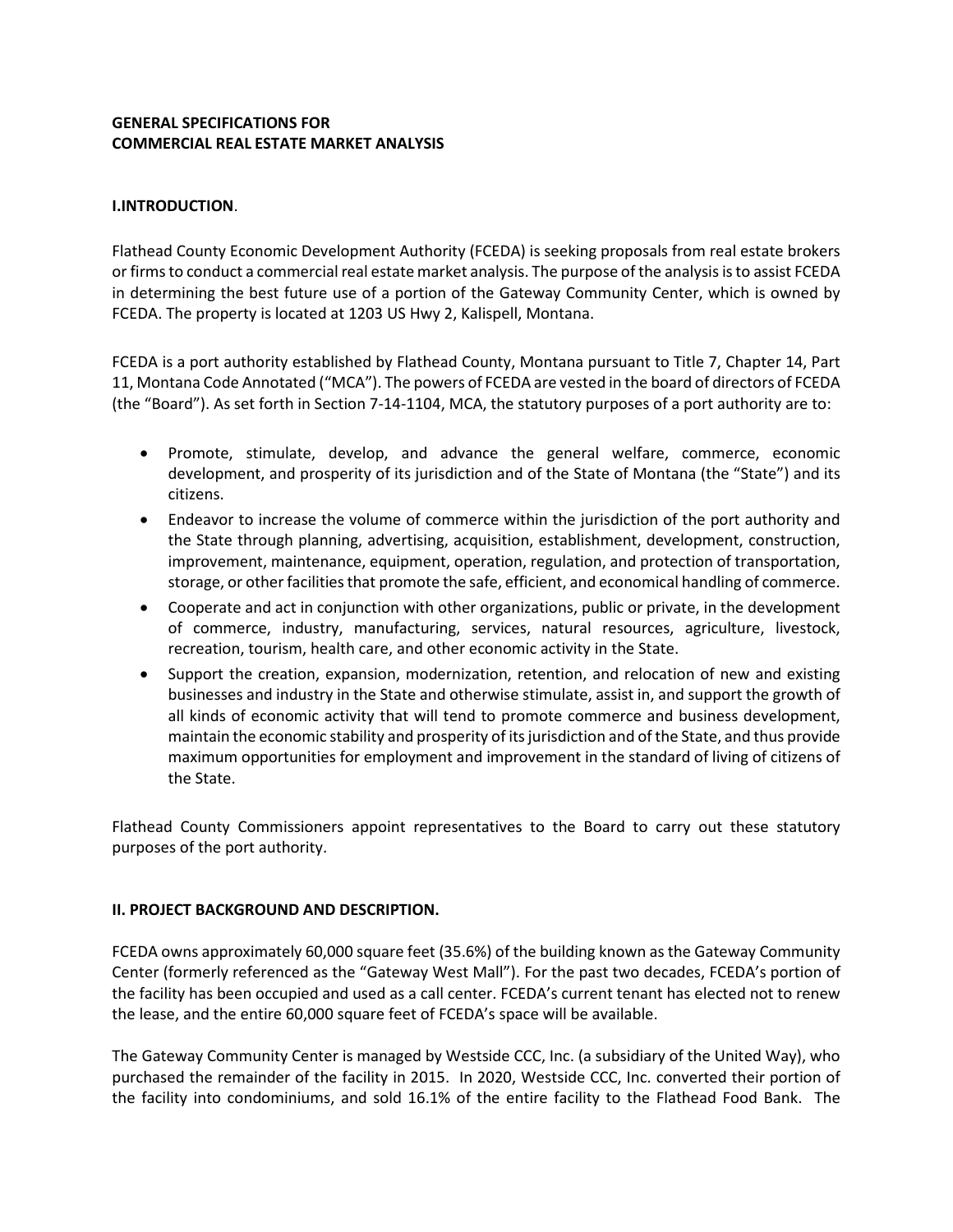remaining 48.3% of the facility is still owned by Westside CCC, Inc.

Nearly all non-FCEDA-owned space in the building is occupied, and the vast majority of the tenants are non-profit organizations and/or service-related organizations. Please see Exhibit A for a map of the facility.

#### **SCOPE OF SERVICES PHASE I**

The scope of services shall be divided into two separate phases, and all proposals should be submitted with a separate fee schedule for each phase. It is FCEDA's intent that upon completion of Phase I (market analysis), to then enter into a separate professional services contract for Phase II (lease/sale brokerage services). However, FCEDA is under no obligation to enter into a contract for Phase II services.

Both Phase I and Phase II may require presentations at public meetings.

A. Phase I: Commercial Real Estate Market Analysis

The successful firm or individual shall agree to contract with FCEDA to perform a commercial real estate market analysis to determine the highest and best use of FCEDA's portion of the Gateway Community Center. The market analysis should take into consideration the following information and answer the related questions:

- The statutory purposes of FCEDA, and how the potential uses of the facility might further the mission of the organization.
- Comparison to other commercial properties that have recently sold or that are currently on the market.
- The specific needs of the commercial real estate market and business community in the Flathead Valley.
- Whether the property is best marketed as-is, or if it should be reconfigured to best meet the needs of the market.

#### B. Phase II: Brokerage Services

The successful firm or individual shall agree to contract with FCEDA to provide services related to listing the facility, which may include the following:

- Consultation with FCEDA board/staff relating to reporting efforts/strategies to market real estate.
- Market the property for sale and/or lease to potential buyers.
- Produce informational materials describing the property; show the property to potential tenants/buyers.
- Negotiate on behalf of the FCEDA board.
- Produce contract documents.
- Facilitate execution of final lease/sale.

Any such sale, lease or other disposition shall conform to applicable federal, State and local laws, FCEDA ordinances and policies, existing bond, grant or loan covenants, area development plans, targeted economic development plans, urban renewal plans, or other plans as adopted by FCEDA or other local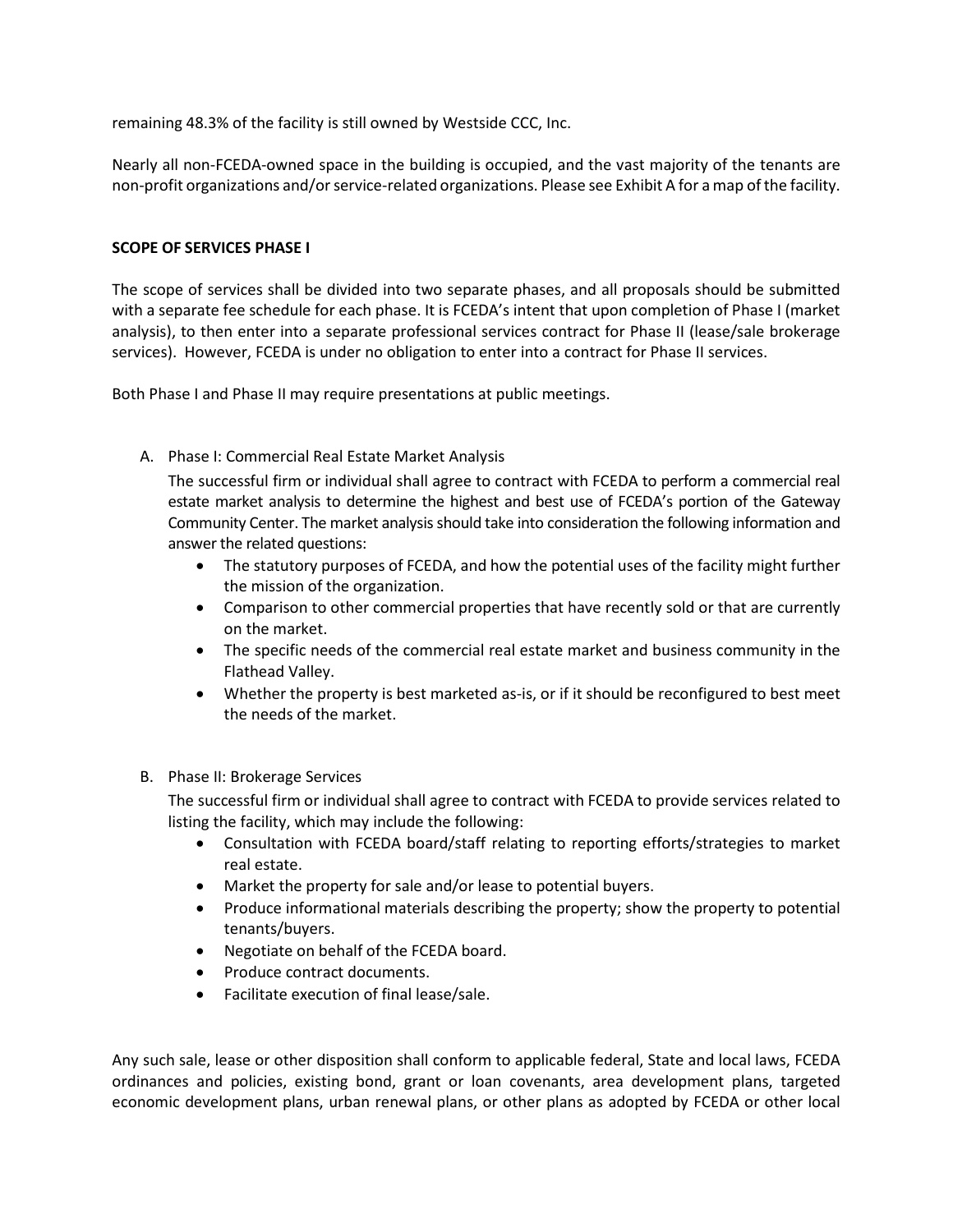government entities, as applicable.

**BROKER'S QUALIFICATIONS** – Respondents to this RFP shall have the following qualifications:

- Must be licensed and in good standing with the State of Montana.
- Must have an excellent reputation in the real estate community.
- Must be knowledgeable in the local commercial real estate market and have experience with small and large properties.
- Must be knowledgeable in the use of public real estate records.
- Having worked with other local government entities is highly recommended, although not required.
- Preference will be given to firms that are based in or have a branch office within Flathead County.

**INSURANCE REQUIREMENTS** – For proposal purposes, proposers must submit copies of certificates of insurance for professional liability. The successful contractor must provide original certificates prior to commencing services.

**FEE SCHEDULE** – The proposed fee schedule shall include separate costs for each Phase I and Phase II as described above. Each phase is to be a separate contract with no guarantee of moving to Phase II.

**TERM OF CONTRACT** – The contract period for the successful broker/firm will be from date of award until the delivery of the market analysis. The final product shall be delivered to FCEDA by June 30, 2022.

**EVALUATION AND AWARD PROCESS** – Issuance of this RFP and receipt of proposals does not commit FCEDA to award a contract. FCEDA reserves the right to postpone receipt date, accept or reject any or all proposals received in response to this RFP, or to negotiate with any of the brokers/firmssubmitting an RFP, or to cancel all or part of this RFP.

**ORAL PRESENTATION/INTERVIEWS** – Firms submitting a proposal in response to this RFP may be required to give an oral presentation of their proposal. Additional technical and/or cost information may be requested for clarification purposes, but in no way will change the original proposalsubmitted. Interviews are optional and may or may not be conducted.

**SELECTION CRITERIA** – A selection committee comprised of FCEDA board members and Montana West Economic Development staff will review proposals on May 18 at 44  $2<sup>nd</sup>$  Ave W in Kalispell.

Selection of a broker/firm will be made based on the following criteria:

- Ability of the contractor(s) to meet or exceed the requirements defined in the RFP,
- Experience, qualifications, and references,
- Knowledge of local real estate market,
- Local reputation,
- Fee Schedule,
- Completeness of response to RFP as outlined in this solicitation, and
- Experience with working with local government entities.